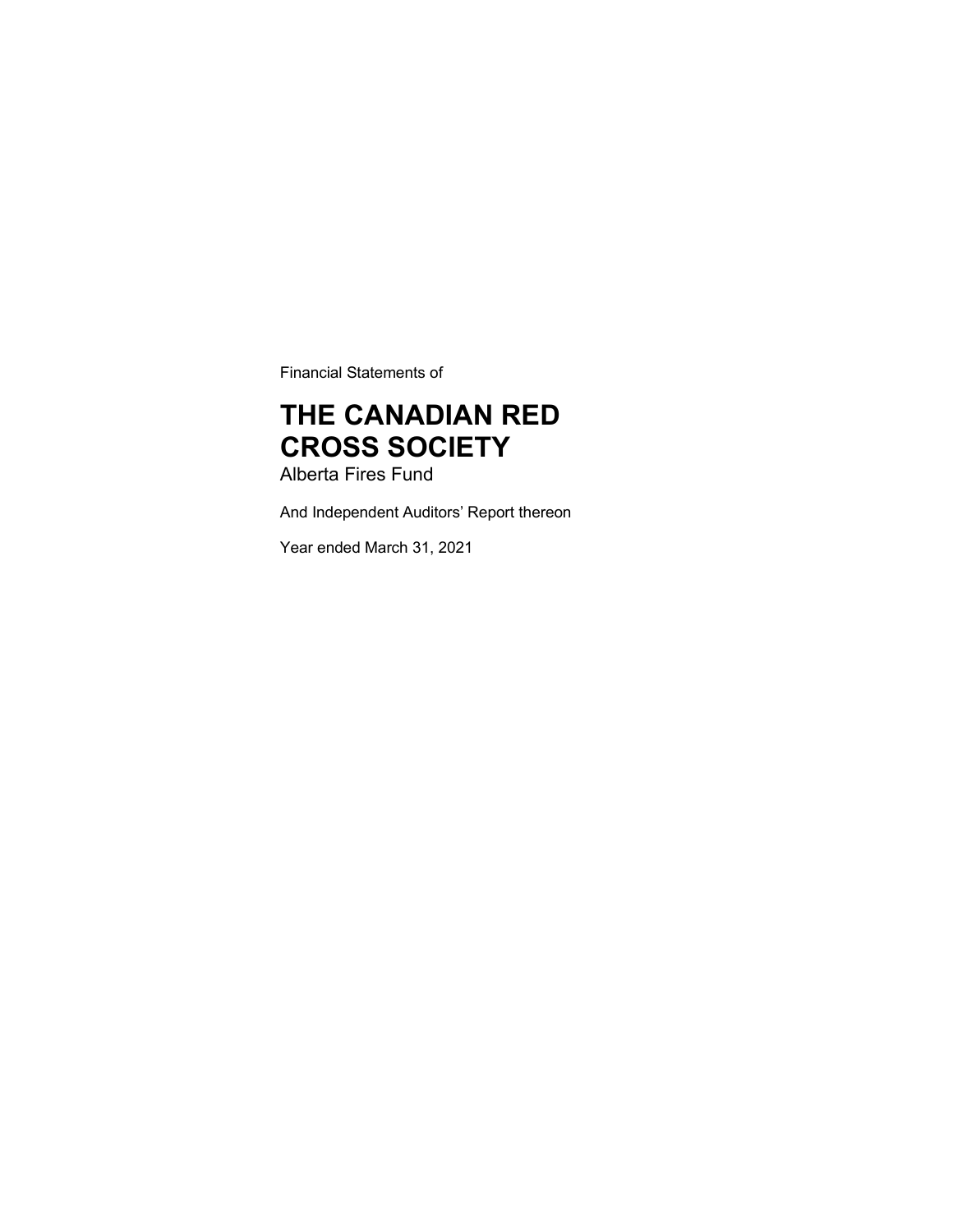Alberta Fires Fund

Year ended March 31, 2021

## **Independent Auditors' Report**

#### Page

#### Financial Statements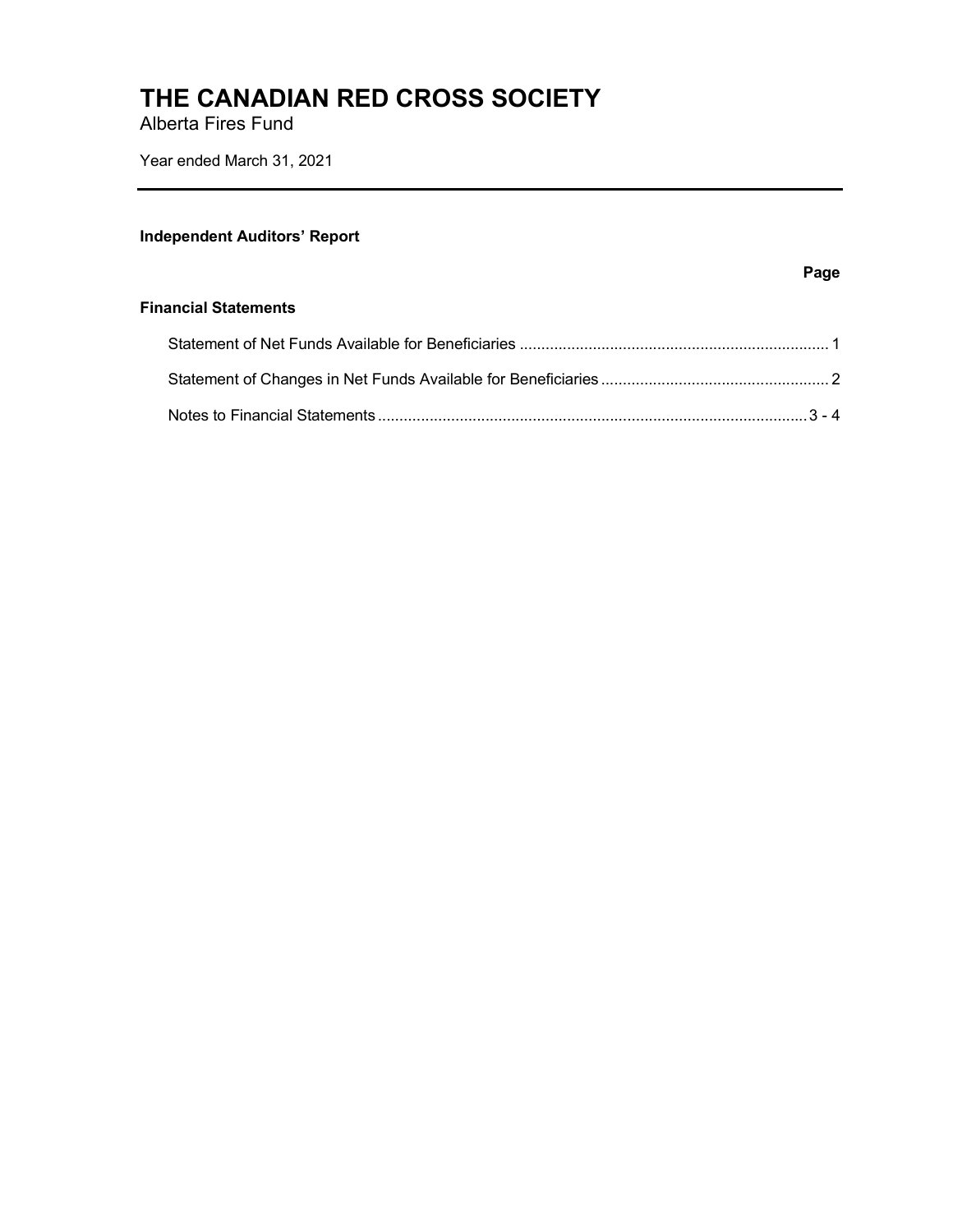

**KPMG LLP** 150 Elgin Street, Suite 1800 Ottawa ON K2P 2P8 Canada Telephone 613-212-5764 Fax 613-212-2896

# INDEPENDENT AUDITORS' REPORT

To the Board of Directors of the Canadian Red Cross Society

## **Opinion**

We have audited the financial statements of Canadian Red Cross Society - Alberta Fires Fund (the "Fund"), which comprise:

- the statement of net funds available for beneficiaries as at March 31, 2021
- statement of changes in net funds available for beneficiaries for the year then ended
- and notes to the financial statements, including a summary of significant accounting policies

(hereinafter referred to as the "financial statements").

In our opinion, the accompanying financial statements present fairly, in all material respects, the net funds available for beneficiaries of the Fund as at March 31, 2021, and changes in net funds available for beneficiaries for the year then ended in accordance with the basis of accounting described in note 2(a) to the financial statements.

### Basis for Opinion

We conducted our audit in accordance with Canadian generally accepted auditing standards. Our responsibilities under those standards are further described in the "Auditors' Responsibilities for the Audit of the Financial Statements" section of our auditors' report.

We are independent of the Fund in accordance with the ethical requirements that are relevant to our audit of the financial statements in Canada and we have fulfilled our other responsibilities in accordance with these requirements.

We believe that the audit evidence we have obtained is sufficient and appropriate to provide a basis for our opinion.

### Emphasis of Matter - Financial Reporting Framework

We draw attention to note 2(a) to the financial statements, which describes the applicable financial reporting framework.

Our opinion is not modified in respect of this matter.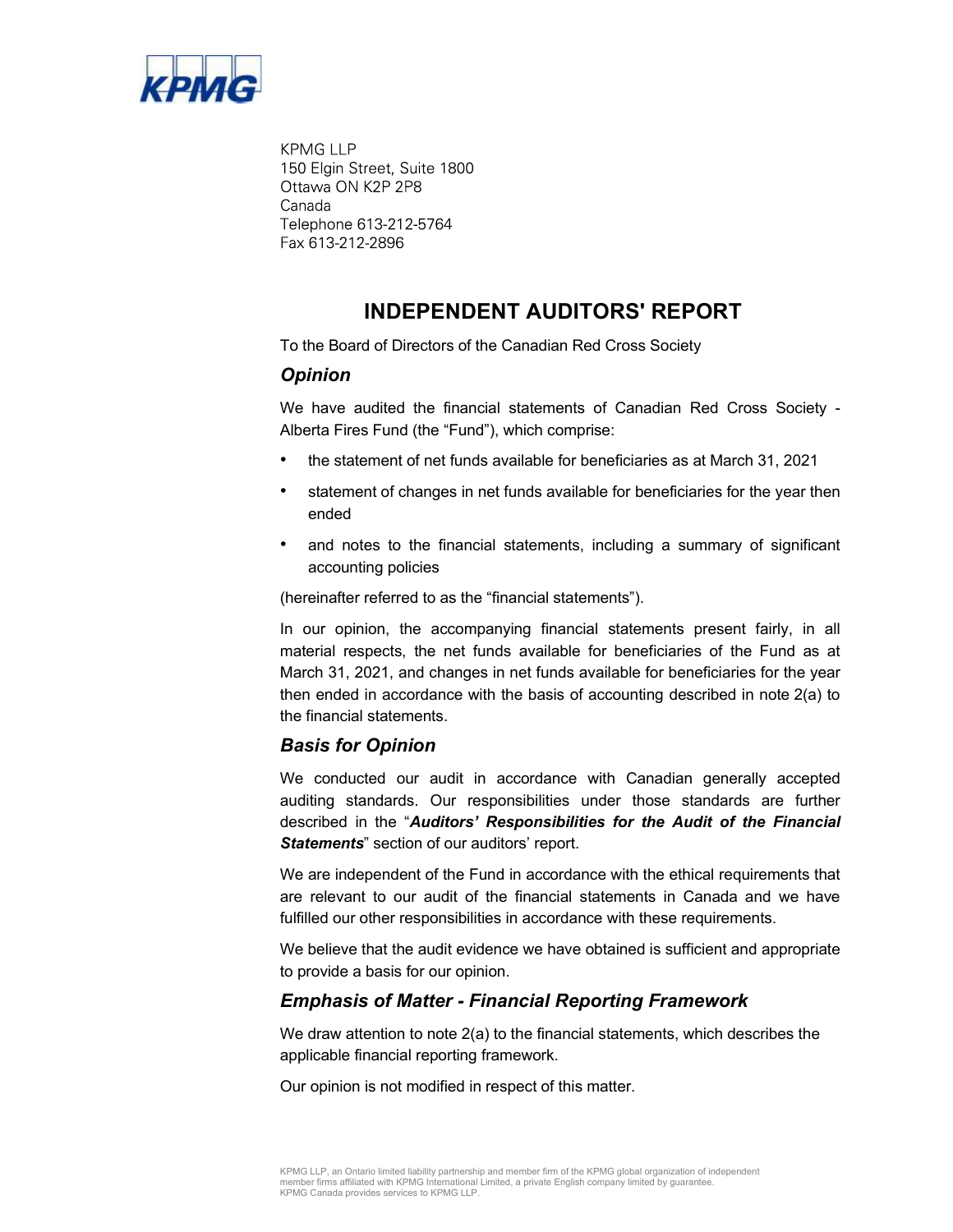

Page 2

# Responsibilities of Management and Those Charged with Governance for the Financial Statements

Management is responsible for the preparation and fair presentation of the financial statements in accordance with the basis of accounting described in note 2(a) to the financial statements, and for such internal control as management determines is necessary to enable the preparation of financial statements that are free from material misstatement, whether due to fraud or error.

In preparing the financial statements, management is responsible for assessing the Fund's ability to continue as a going concern, disclosing as applicable, matters related to going concern and using the going concern basis of accounting unless management either intends to liquidate the Fund or to cease operations, or has no realistic alternative but to do so.

Those charged with governance are responsible for overseeing the Fund's financial reporting process.

# Auditors' Responsibilities for the Audit of the Financial **Statements**

Our objectives are to obtain reasonable assurance about whether the financial statements as a whole are free from material misstatement, whether due to fraud or error, and to issue an auditors' report that includes our opinion.

Reasonable assurance is a high level of assurance, but is not a guarantee that an audit conducted in accordance with Canadian generally accepted auditing standards will always detect a material misstatement when it exists.

Misstatements can arise from fraud or error and are considered material if, individually or in the aggregate, they could reasonably be expected to influence the economic decisions of users taken on the basis of the financial statements.

As part of an audit in accordance with Canadian generally accepted auditing standards, we exercise professional judgment and maintain professional skepticism throughout the audit.

We also:

 Identify and assess the risks of material misstatement of the financial statements, whether due to fraud or error, design and perform audit procedures responsive to those risks, and obtain audit evidence that is sufficient and appropriate to provide a basis for our opinion.

The risk of not detecting a material misstatement resulting from fraud is higher than for one resulting from error, as fraud may involve collusion, forgery, intentional omissions, misrepresentations, or the override of internal control.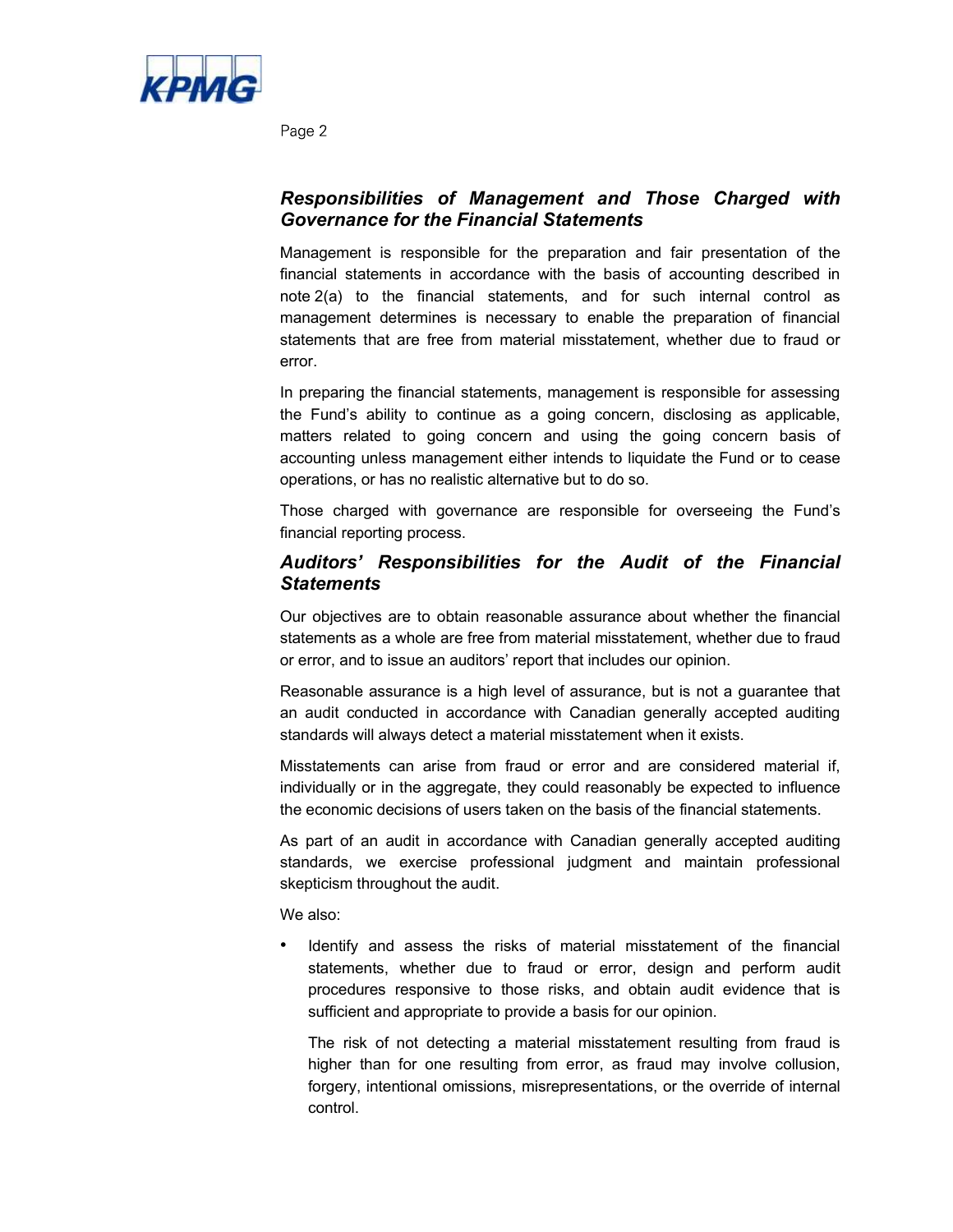

Page 3

- Obtain an understanding of internal control relevant to the audit in order to design audit procedures that are appropriate in the circumstances, but not for the purpose of expressing an opinion on the effectiveness of the Fund's internal control.
- Evaluate the appropriateness of accounting policies used and the reasonableness of accounting estimates and related disclosures made by management.
- Conclude on the appropriateness of management's use of the going concern basis of accounting and, based on the audit evidence obtained, whether a material uncertainty exists related to events or conditions that may cast significant doubt on the Fund's ability to continue as a going concern. If we conclude that a material uncertainty exists, we are required to draw attention in our auditors' report to the related disclosures in the financial statements or, if such disclosures are inadequate, to modify our opinion. Our conclusions are based on the audit evidence obtained up to the date of our auditors report. However, future events or conditions may cause the Fund to cease to continue as a going concern.
- Evaluate the overall presentation, structure and content of the financial statements, including the disclosures, and whether the financial statements represent the underlying transactions and events in a manner that achieves fair presentation.
- Communicate with those charged with governance regarding, among other matters, the planned scope and timing of the audit and significant audit findings, including any significant deficiencies in internal control that we identify during our audit.

 $KPMG$  14P

Chartered Professional Accountants, Licensed Public Accountants Ottawa, Canada June 18, 2021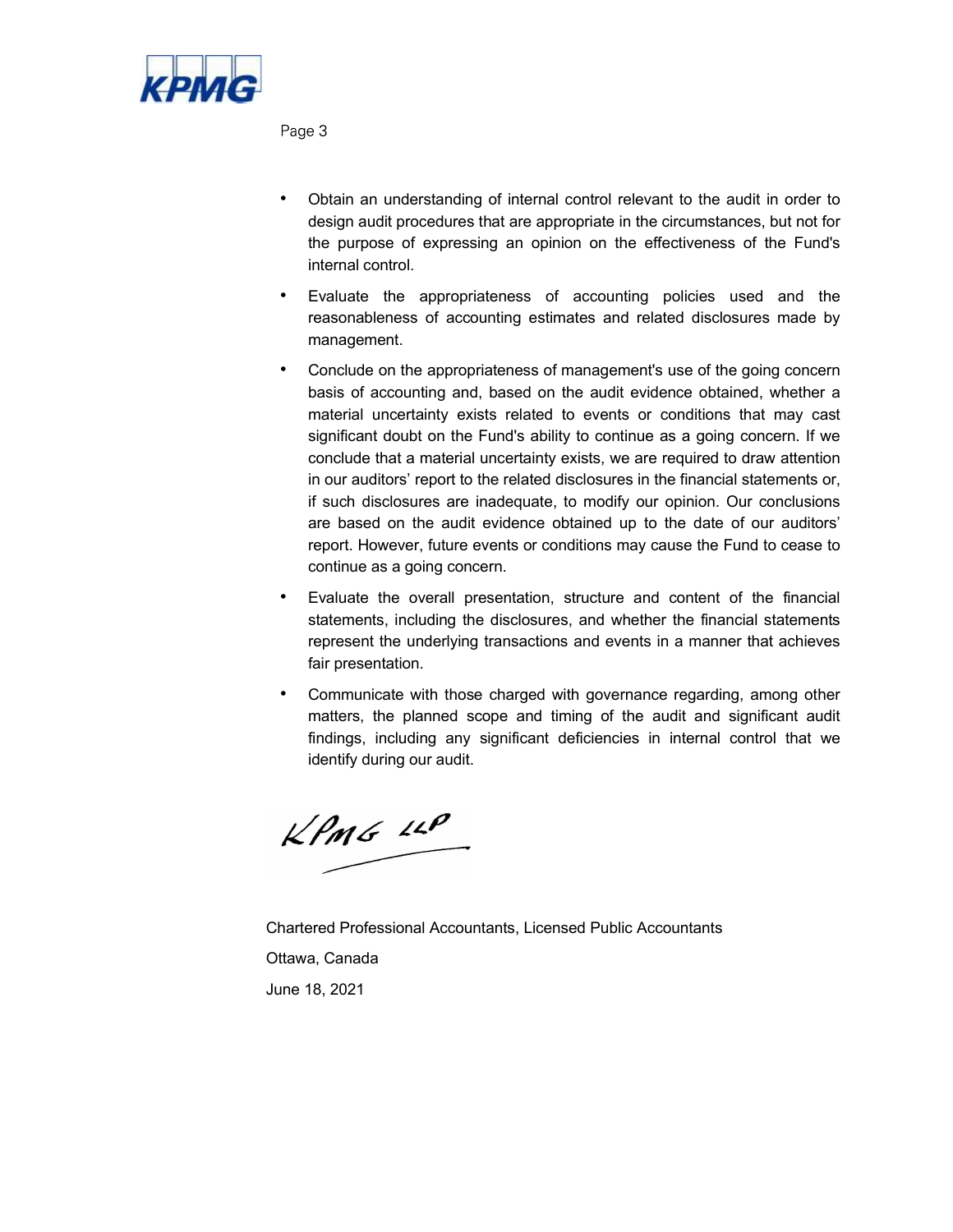Alberta Fires Fund

Statement of Net Funds Available for Beneficiaries

March 31, 2021, with comparative information for 2020 (In thousands of dollars)

|                                                                               | Total<br>Fund |    |           | Public<br>Appeal |       |     |        | Government<br>of Canada |       |    |        |
|-------------------------------------------------------------------------------|---------------|----|-----------|------------------|-------|-----|--------|-------------------------|-------|----|--------|
|                                                                               | 2021          |    | 2020      |                  | 2021  |     | 2020   |                         | 2021  |    | 2020   |
| <b>Assets</b>                                                                 |               |    |           |                  |       |     |        |                         |       |    |        |
| Current assets:<br>Cash and cash equivalents:<br><b>Externally restricted</b> | \$<br>17,066  | \$ | 33,836 \$ |                  | 9,360 | -\$ | 19,763 | \$                      | 7,706 | S. | 14,073 |
|                                                                               | 17,066        |    | 33,836    |                  | 9,360 |     | 19,763 |                         | 7,706 |    | 14,073 |
| Liabilities                                                                   |               |    |           |                  |       |     |        |                         |       |    |        |
| <b>Current liabilities:</b><br>Due to Canadian Red<br><b>Cross Society</b>    | 781           |    | 1,670     |                  | 781   |     | 1,670  |                         |       |    |        |
|                                                                               | 781           |    | 1,670     |                  | 781   |     | 1,670  |                         |       |    |        |
| Contractual obligations and<br>commitments (note 5)                           |               |    |           |                  |       |     |        |                         |       |    |        |
| Net funds available for beneficiaries                                         | \$<br>16,285  | \$ | 32,166    | \$               | 8,579 | \$  | 18,093 | \$                      | 7,706 | \$ | 14,073 |

See accompanying notes to financial statements.

On behalf of the Board:

 $\sum$ 

\_\_\_\_\_\_\_\_\_\_\_\_\_\_\_\_\_\_\_\_\_\_\_\_\_\_\_\_\_ Chair, Audit and Finance Committee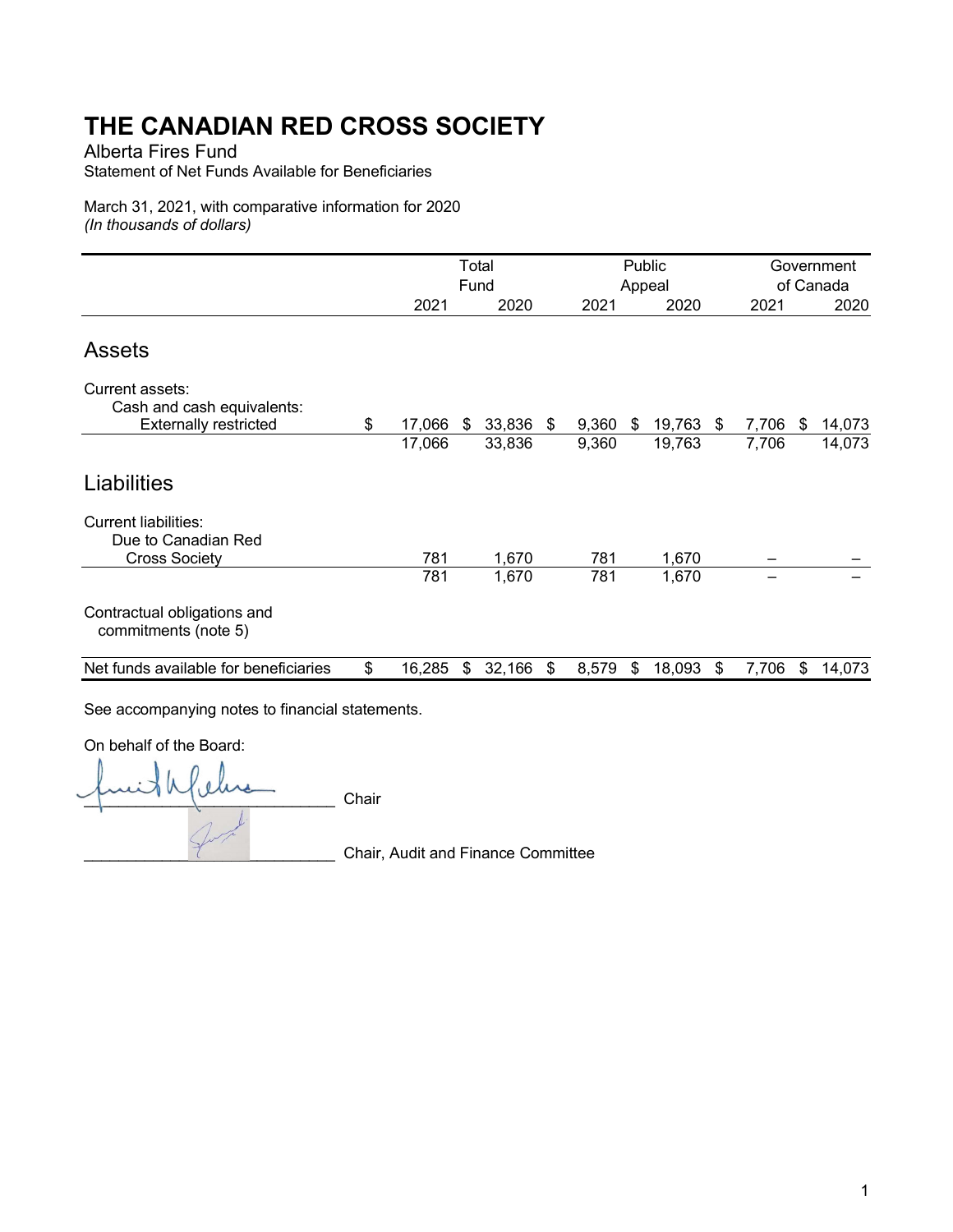Alberta Fires Fund

Statement of Changes in Net Funds Available for Beneficiaries

Year ended March 31, 2021, with comparative information for 2020 (In thousands of dollars)

|                                        |              | Total<br>Fund |                   |  |            |  | Public         | Government<br>of Canada |        |  |          |
|----------------------------------------|--------------|---------------|-------------------|--|------------|--|----------------|-------------------------|--------|--|----------|
|                                        | 2021         |               | 2020              |  | 2021       |  | Appeal<br>2020 |                         | 2021   |  | 2020     |
|                                        |              |               |                   |  |            |  |                |                         |        |  |          |
| Increase in funds:                     |              |               |                   |  |            |  |                |                         |        |  |          |
| Investment income                      | \$           | 445           | \$<br>$1,200$ \$  |  | 248 \$     |  | 638            | $\mathfrak{F}$          | 197 \$ |  | 562      |
|                                        |              | 445           | 1,200             |  | 248        |  | 638            |                         | 197    |  | 562      |
| Decrease in funds:                     |              |               |                   |  |            |  |                |                         |        |  |          |
| Individuals and families:              |              |               |                   |  |            |  |                |                         |        |  |          |
| Relief and direct assistance           |              | 283           | 351               |  | 283        |  | 351            |                         |        |  |          |
| Support to re-entry                    |              | 65            | 80                |  | 65         |  | 80             |                         |        |  |          |
| Shelter and lodging                    | 1,884        |               | 4,122             |  | 67         |  | 86             |                         | 1,817  |  | 4,036    |
| Support to self-recovery               |              | 327           | 406               |  | 327        |  | 406            |                         |        |  |          |
| Safety and well-being                  | 4,425        |               | 3,455             |  | 4,425      |  | 3,455          |                         |        |  |          |
| Disaster risk reduction                |              | 474           | 555               |  | 474        |  | 555            |                         |        |  |          |
|                                        | 7,458        |               | 8,969             |  | 5,641      |  | 4,933          |                         | 1,817  |  | 4,036    |
| Community initiatives and              |              |               |                   |  |            |  |                |                         |        |  |          |
| support to small business              | 5,767        |               | 11,835            |  | 1,020      |  | 730            |                         | 4,747  |  | 11,105   |
| Fundraising cost and future            |              |               |                   |  |            |  |                |                         |        |  |          |
| disaster planning and                  |              |               |                   |  |            |  |                |                         |        |  |          |
| preparation (note 3)                   |              |               | 53                |  |            |  | 53             |                         |        |  |          |
|                                        | 13,225       |               | 20,857            |  | 6,661      |  | 5,716          |                         | 6,564  |  | 15,141   |
| Transfer of funds to Fort McMurray &   |              |               |                   |  |            |  |                |                         |        |  |          |
| Area Flood Fund (note 4)               | 3,101        |               |                   |  | 3,101      |  |                |                         |        |  |          |
|                                        |              |               |                   |  |            |  |                |                         |        |  |          |
| Net funds available for beneficiaries, |              |               |                   |  |            |  |                |                         |        |  |          |
| beginning of period                    | 32,166       |               | 51,823            |  | 18,093     |  | 23,171         |                         | 14,073 |  | 28,652   |
|                                        |              |               |                   |  |            |  |                |                         |        |  |          |
| Net funds available for beneficiaries, |              |               |                   |  |            |  |                |                         |        |  |          |
| end of period                          | 16,285<br>\$ |               | $32,166$ \$<br>\$ |  | $8,579$ \$ |  | 18,093         | \$                      | 7,706  |  | \$14,073 |

See accompanying notes to financial statements.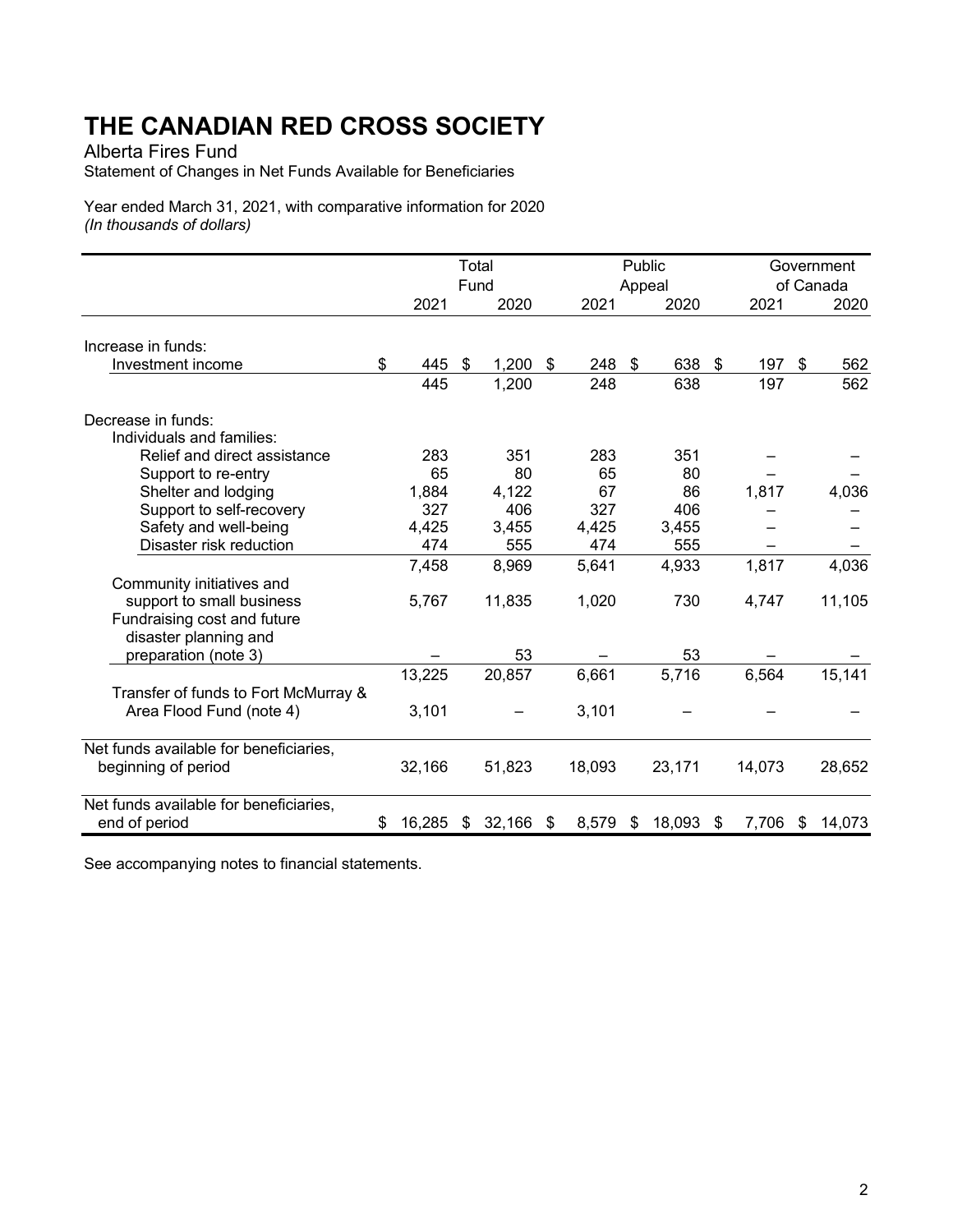Alberta Fires Fund Notes to Financial Statements

Year ended March 31, 2021, with comparative information for 2020 (In thousands of dollars)

### 1. Purpose and authority of the fund:

The scope and purpose of the Canadian Red Cross Society – Alberta Fires Fund was approved by The Board of Directors of the Canadian Red Cross Society (the "Society") on May 3, 2016.

In early May 2016, a wildfire tore through Fort McMurray, Alberta, destroying neighborhoods and threatening an entire community. More than 80,000 people fled through smoke and fire to reach safety. In the largest wildfire evacuation in the province's history, many residents left with almost nothing and some with nowhere to go.

The Society raised over \$323 million in donations from individuals, provincial and federal governments, community groups and corporate partners including matching funds from the Government of Canada (the "GOC") of \$104 million and the Government of Alberta (the "GOA") of \$30 million.

Donations provide relief for those affected in the form of grants, emergency food, clothing, shelter, personal services and other necessities that assist with recovery and resiliency.

### 2. Significant accounting policies:

(a) Basis of presentation:

The accompanying financial statements reflect the net funds available for beneficiaries and the changes in net funds available for beneficiaries of the Fund. The Fund is maintained as a separate set of accounts by the Society, and includes only those financial activities associated with the Alberta Fires.

The Fund is an unincorporated operating segment of the Society. Accordingly, these financial statements may not be indicative of the financial activity that would have been achieved if the Fund operated as an unaffiliated organization.

The net funds available for beneficiaries as at March 31, 2021 are presented in accordance with Canadian accounting standards for not-for-profit organizations as deferred contributions in the general purpose financial statements of the Society.

(b) Donated services:

The Fund benefits from donated services in the form of volunteer work for various activities. The value of donated services is not recognized in these financial statements because of the difficulty of measurement.

(c) Cash and cash equivalents:

Cash and cash equivalents mature within three months or are readily converted to cash and are externally restricted for the Alberta Fires Fund and are not available for the Society's general operations.